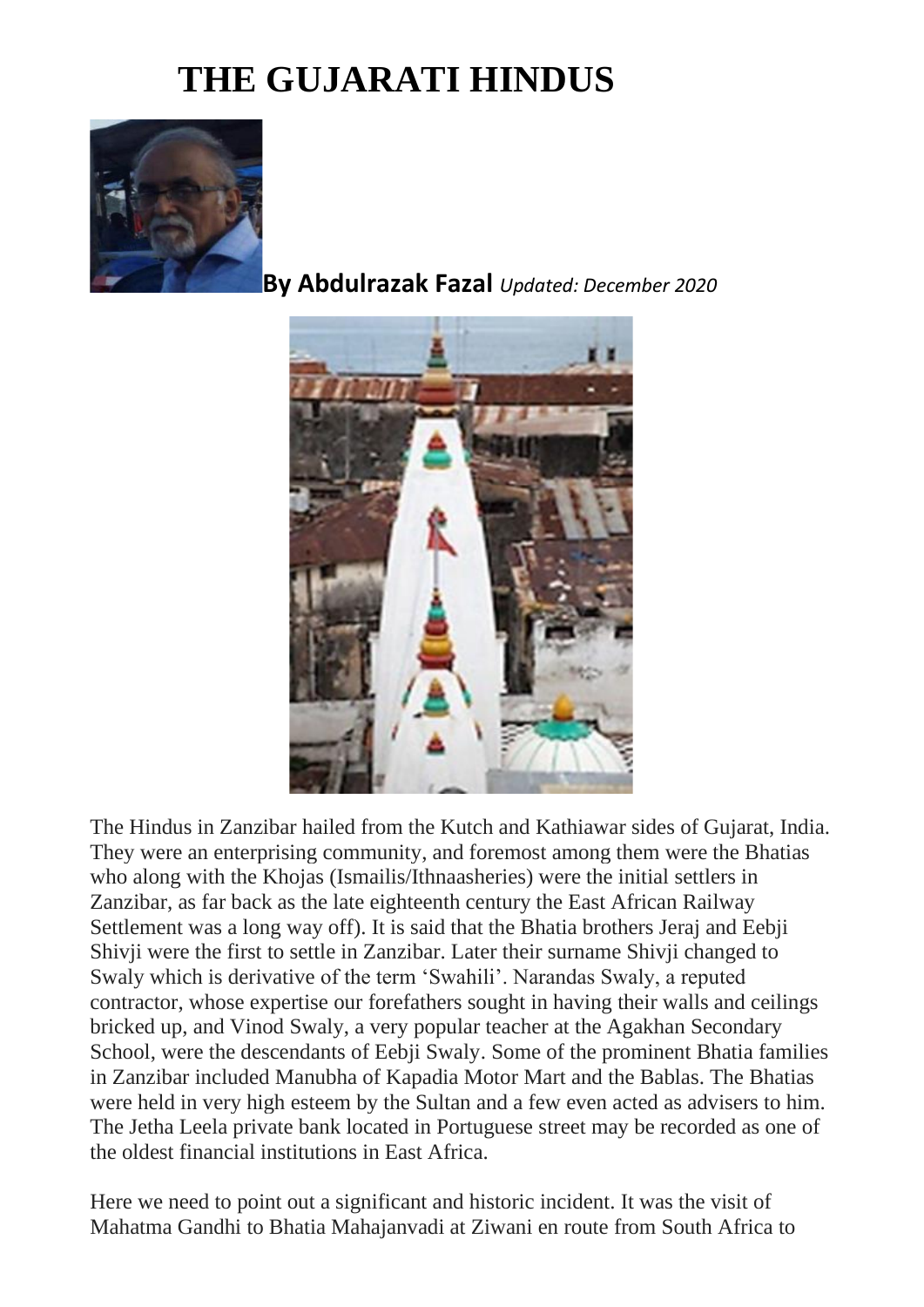India. There is an interesting anecdote relating to this episode. Gandhiji refused to enter the Bhatia Mahajanvadi building as there was a notice saying 'Bhatia sivay koine andar aavavani raja nathi' (only Bhatias are allowed to enter) . That really embarrassed the committee. The notice was immediately removed and after persuasion Gandhiji consented to enter the building. Years later in 1948 Gandhiji was assassinated and sadly this time his ashes were brought to Zanzibar when a large number of Asians gathered at the dock as a mark of respect for this great Mahatma. The ashes were then taken to Jinja (Uganda) to be scattered in the Nile.

Golaranas among the Hindus were strikingly different. They were industrious and skilful. They were dark in complexion and came originally from Daman & Diu (now Indian state, earlier under the Portuguese). Their gulfo (apartment complex) was located in a corner of Mkunazini/Sokomohogo along Ithnashries' Nai Misit. Their ladies could be seen sitting in the doorway and grinding grain into flour. They also dried off spices and vegetables in the open and at times that blocked the road. Their celebrations of Hindu festive occasions had certain grandeur. On the occasion of 'Navratri/Dasera they erected the chariot of Lord Rama and also the effigy of Ravan which they burnt later. During Holi they set fire at night and performed the ritual, also splashing colour liquid and throwing coloured powder on each other.

There were other Gujarati Hindu communities too like Vania, Lohana and others. Some of the notables among them were Anupchand Laxmichand, Manilal Mulji Suchak, Dwarkadas Morarji, Bhaichand Shah and V.S.Patel. The Hindus had formidable cricket, volleyball and hockey teams. Harji Mawji was probably Zanzibar's finest batsman. He also played football for the Kikvajuni team. Gajendra Doshi, the elegant wicketkeeper batsman, represented Zanzibar in cricket as well as hockey. Vasant and Vadilal Shah were Zanzibar's star volleyball players. The Hindu/Jain temples were located at Hurumzi (in Zanzibar we always treated the Hindus and Jains as one).The Hindu crematorium (ngazi mia or hundred steps) was located at Ziwani (of recent extensive renovation done to it by the Mulji Suchak family).

Zanzibar's biggest primary school 'Sir Euan Smith Madressa' (ESM) till the 4th standard functioned as Gujarati medium with the red turbaned Master Premchand Mehta (Master Kilemba) symbolizing the school's Indianness. The Gujarati Hindus formed the bulk of the teachers. They included Desai, Malkan (Sr), Malkan (Jr), Kapurchand, Govind, Chandu, Rajguru (Sr), Rajguru (Jr), KB Bhatt, BB Joshi, MP Joshi, Daya, Goraria, Ranchod, Magan, LT Mehta, Dave and several others. The highly reputable teachers Masters Naik and Desai taught in Government Boys Secondary School. Master Parekh and Master Swaly taught at the Aga Khan Secondary School. The Hindus also had their own 'Hindu Kanyashara' (Primary School for girls). Later around 1960 they established their own Secondary School 'Hindu Union'.

The once 'cinema culture' in Zanzibar could be ascribed to the influence of Gujarati Hindus. The first cinema house was a tin shack on the open Darajani ground and its screen being white bed sheet (introduced by a Khoja Abdulla Thaver nick named